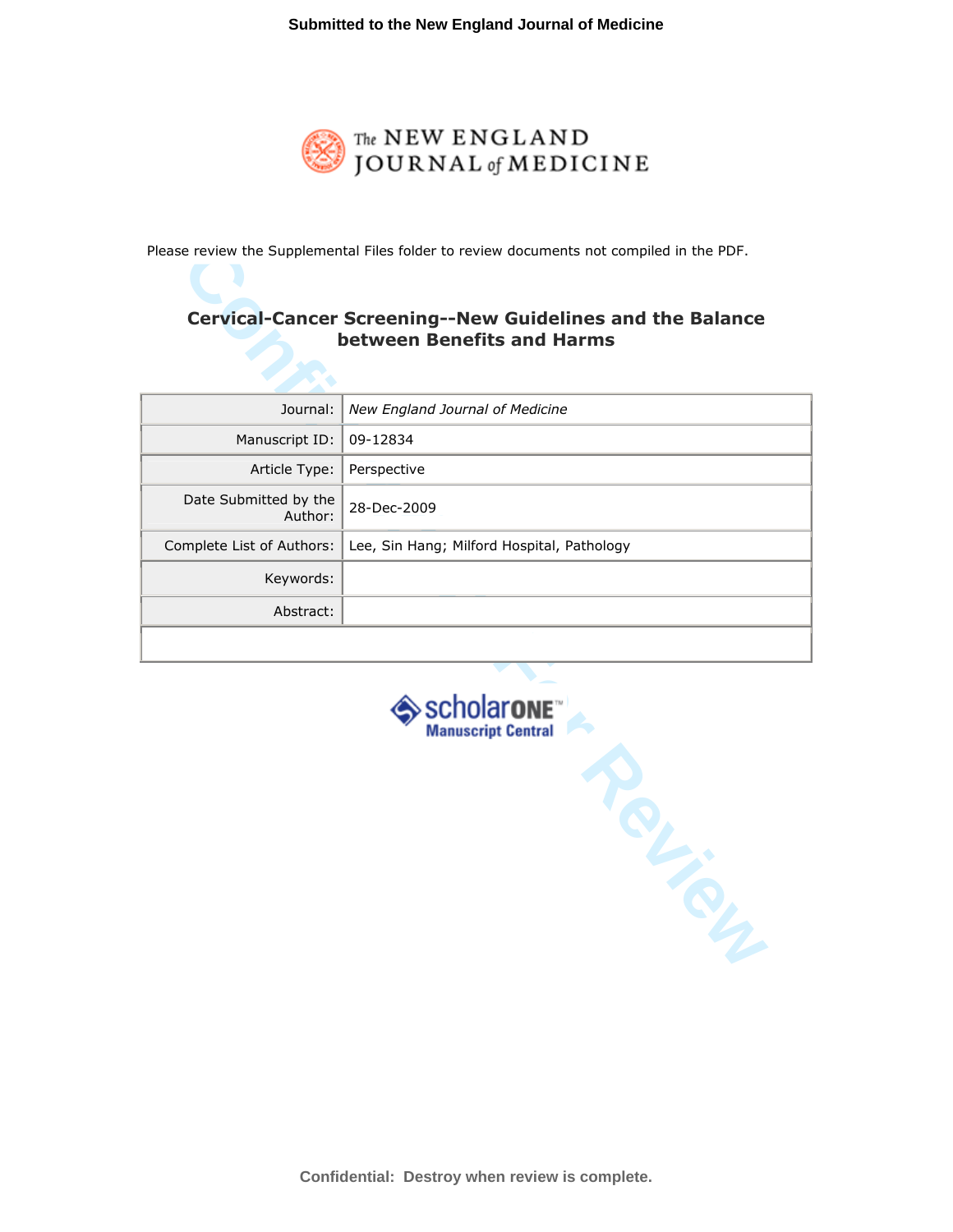## **Cervical-Cancer Screening—New Guidelines and the Balance**<br>
between Benefits and Harms<br>
Sin Hang Lee, M.D.<br>
Pepartment of Pathology<br>
Milford Hospital<br>
Milford, Connecticut

## **between Benefits and Harms**

Sin Hang Lee, M.D. Department of Pathology Milford Hospital Milford, Connecticut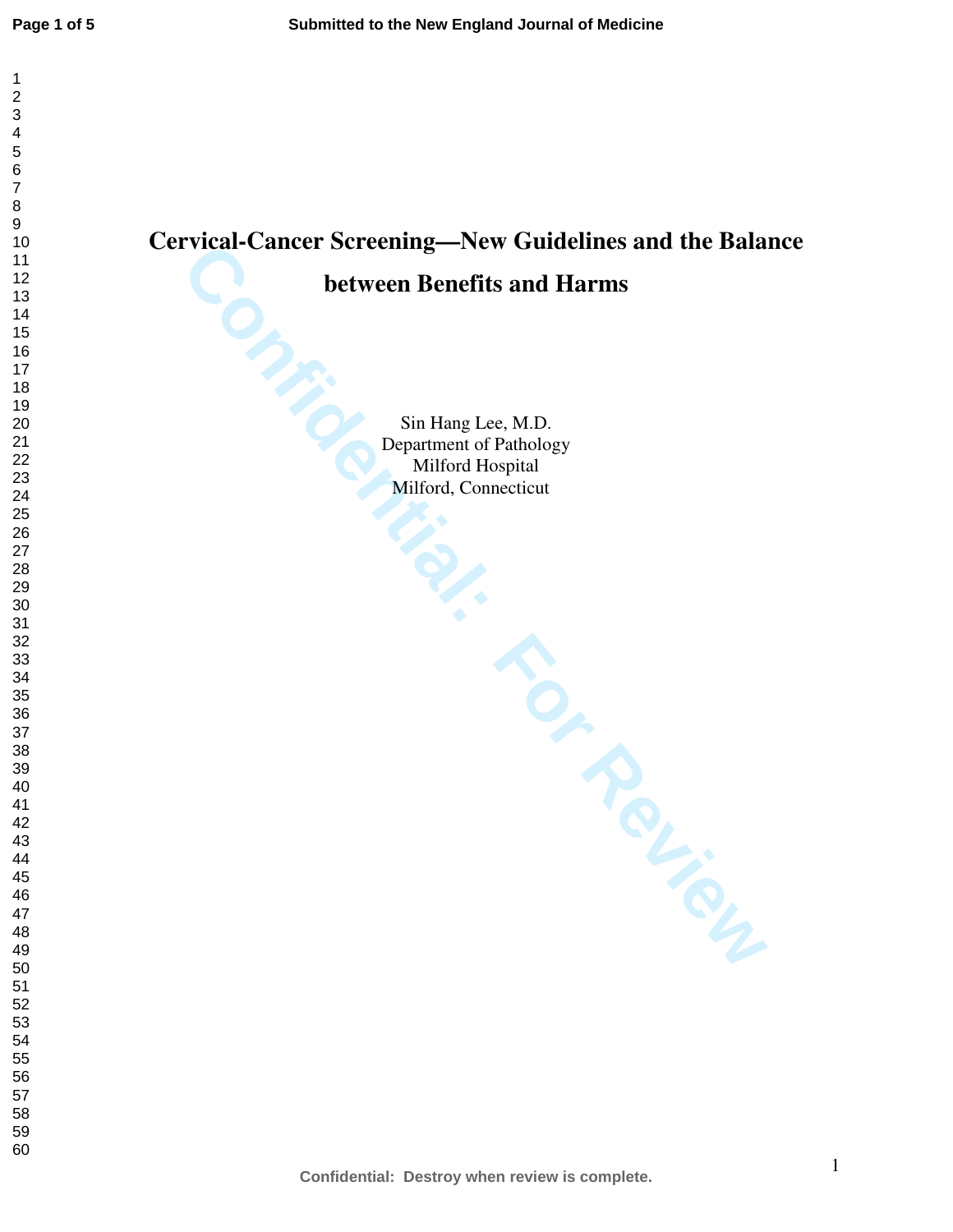Dr. Sawaya's blanket endorsement [1] of ACOG Practice Bulletin No.109 for cervical-cancer screening [2] needs to be challenged in fact and in science for the record.

**Confidentially extends the Pap cytology testing of young women below**<br>the cause of the harm resulting from unnecessary colposcopic biopsies. Historintroduction of the ASC-US Pap cytology classification in 1988, the number In fact, the Bulletin incorrectly blames the Pap cytology testing of young women below 21 years of age as the cause of the harm resulting from unnecessary colposcopic biopsies. Historically, after the introduction of the ASC-US Pap cytology classification in 1988, the number of referrals to colposcopic biopsy increased 3-fold [3]. The use of the liquid-based cytology system [4] and the hope to rely on HPV testing to improve the accuracy of borderline Pap test results by some pathologists [5] further augmented the number of ASC-US results. The aggressive marketing of the FDA-approved HPV DNA assay as a cancer test "*to screen patients with ASC-US Pap smear results to determine the need for referral to colposcopy* [6, 7]" has finally pushed the number of unnecessary colposcopic biopsies to the current alarming level. Inappropriate use of the Pap test results may harm the patients. However, to blame Pap testing among young women as the cause of the harm is not supported by factual evidence.

In science, the Bulletin's statement that *"The utility of HPV DNA testing has been well demonstrated for primary triage of cervical cytology test results read as ASC-US"* is misleading. In this country, *"More than 95% of referrals to colposcopy for diagnostic workup are false positive and/or potentially excessive"*, and *"Screening with combined cytologic and HPV testing, regardless of patient age, leads to the highest number of excessive colposcopic referrals" [8].* To use a one-occasion positive high-risk HPV test which is associated with a positive predictive value of 6% to 19.6% [9-11], and a false-negative rate of 4.1% to 18.2% [12, 13] in the detection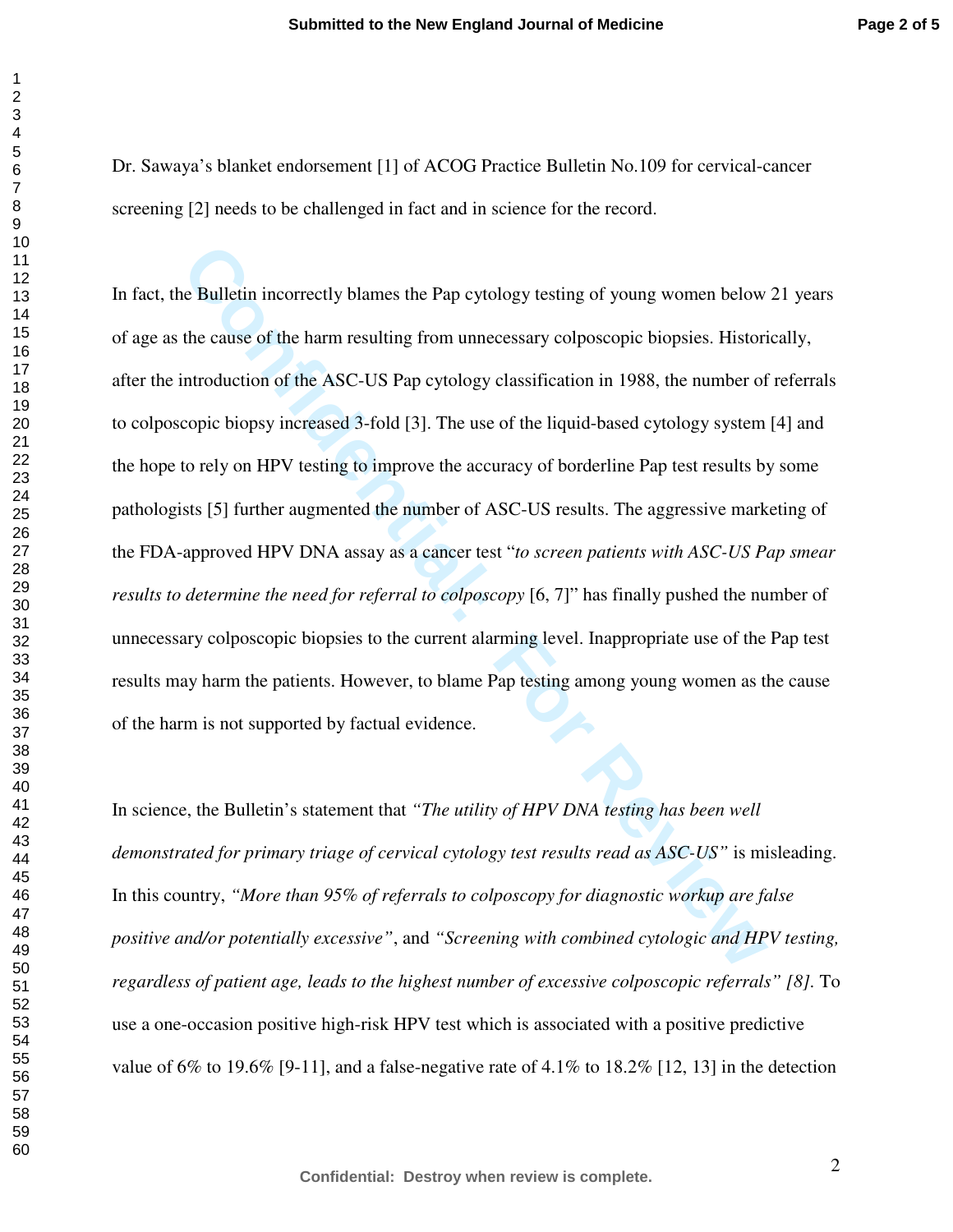of CIN2/3 lesions for primary triage is bound to further lower the cancer-screening predictive values of the imperfect ASC-US cytology results. The latter conclusion needs little scientific research to validate because, mathematically, the product of two fractions is invariably smaller than either of the two fractions. Any conclusions not compliant with this basic arithmetic rule can only be derived from manipulation of data for product-marketing purposes.

The Bulletin stated correctly that *"The HPV type and the persistence of an HPV infection are perhaps the most important determination of progression"*, but gave no guidelines to the practitioners on getting accurate HPV genotyping and on the methods used to evaluate persistent HPV infection for their patients.

For of the two fractions. Any conclusions not compliant with this basic arithmetible derived from manipulation of data for product-marketing purposes.<br>
Let the most important determination of progression", but gave no guid The Bulletin recommended to not screen women below 21 years of age because there are only 1- 2 cases of cervical cancer per 1,000,000 females aged 15-19 years, namely about 15 to 30 new cervical cancers each year among women aged 15-21 in the United States. Who would be legally and morally responsible for making no effort to detect their cancer for these 15-30 women before the tumor reaches life-threatening stages?

*"Primary HPV DNA-based screening with cytology triage and repeat HPV DNA testing of cytology-negative women appears to be the most feasible cervical screening strategy* [14]." To implement such a futuristic approach requires more accurate new technologies to perform HPV DNA screening and HPV genotyping, and the effective use of the residual cytopathology human resources still available in this country. Until the leaders in our profession can put science ahead of their business and personal agendas, there will be little hope to find a real solution to the excessive number of unnecessary colposcopic biopsies.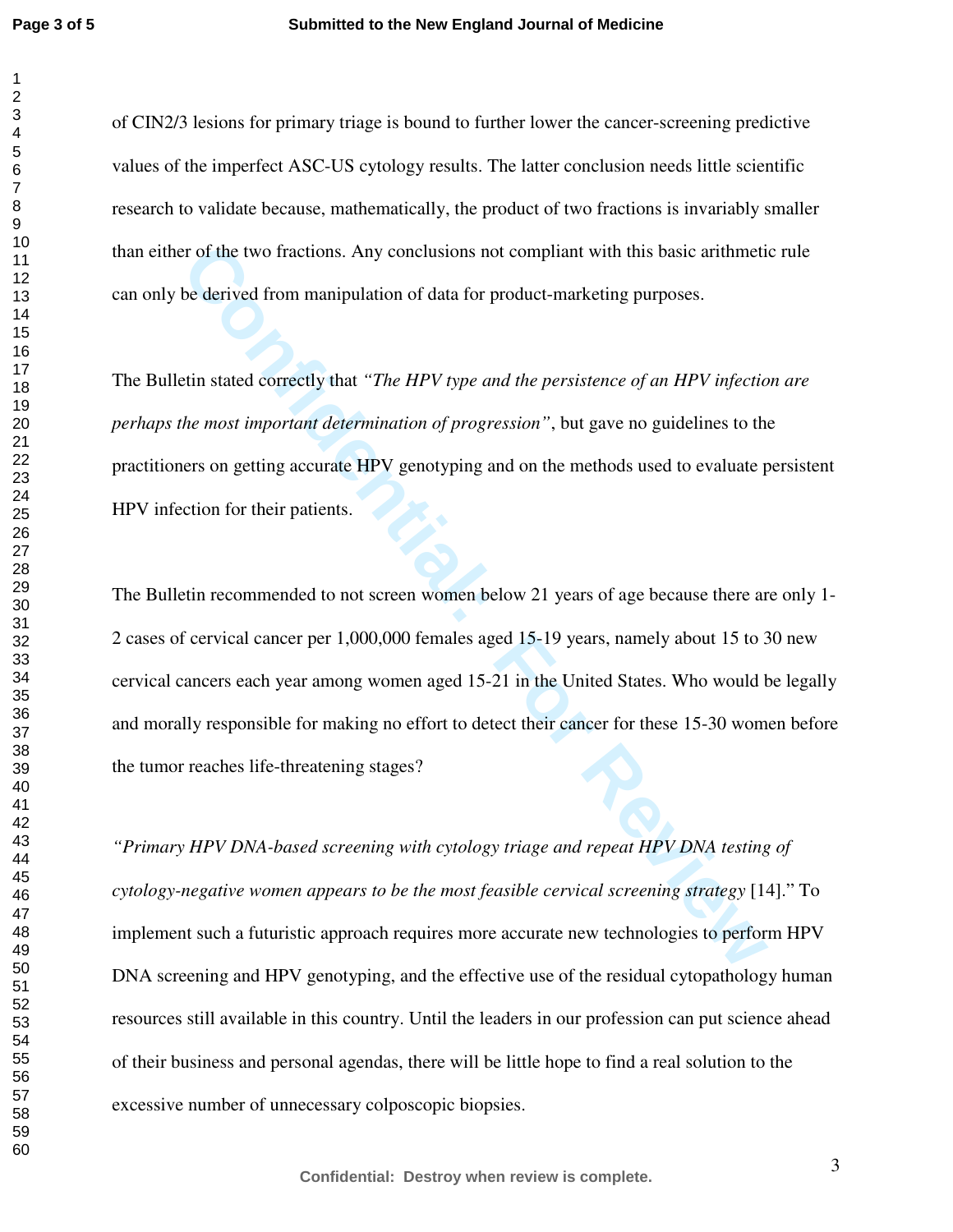## **References**

- 1. Sawaya GF. Cervical-cancer screening—new guidelines and the balance between benefits and harms. N Engl J Med 2009; 361:2503-5.
- 2. American College of Obstetricians and Gynecologists. ACOG Practice Bulletin number 109. December 2009: cervical cytology screening. Obstet Gynecol 2009;114:1409-20.
- 3. Lousuebsakul V, Knutsen SM, Singh PN, Gram IT. Is colposcopic biopsy overused among women with a cytological diagnosis of atypical squamous cells of undetermined significance [\(ASCUS\)?](http://www.ncbi.nlm.nih.gov/pubmed/13678510?itool=EntrezSystem2.PEntrez.Pubmed.Pubmed_ResultsPanel.Pubmed_RVDocSum&ordinalpos=1) J Womens Health (Larchmt) 2003;12:553-9.
- 4. Biscotti CV, Dawson AE, Dziura B, Galup L, Darragh T, Rahemtulla A, Wills-Frank L. [Assisted](http://www.ncbi.nlm.nih.gov/pubmed/15842055?itool=EntrezSystem2.PEntrez.Pubmed.Pubmed_ResultsPanel.Pubmed_RVDocSum&ordinalpos=5)  primary screening using the automated ThinPrep Imaging System. Am J Clin Pathol 2005;123:281-7.
- 5. Lozano R. Successfully integrating human papillomavirus testing into your practice. Arch Pathol Lab Med 2003;127:991-4.
- Interactive and the balancer screening—new gui[de](http://www.ncbi.nlm.nih.gov/pubmed/13678510?itool=EntrezSystem2.PEntrez.Pubmed.Pubmed_ResultsPanel.Pubmed_RVDocSum&ordinalpos=1)lines and the balance between benefitms. N Engl J Med 2009; 361:2503-5.<br>
Imerican College of Obstetricians and Gynecologists. ACOG Practice Bulletin number<br> **ecember 2009: ce** 6. Gutman SI. Approval letter for Digene Hybrid Capture 2 (HC2) High-Risk HPV DNA Test premarket approval application P890064/S009. Rockville, MD: Office of In Vitro Diagnostic Device Evaluation and Safety, Center for Devices and Radiological Health, Food and Drug Administration; March 31, 2003.

http://www.accessdata.fda.gov/cdrh\_docs/pdf/p890064s009a.pdf

7. Hojvat S. Approval letter for CERVISTA HPV HR, Genfind DNA Extraction Kit premarket approval application P080014. Rockville, MD: Office of In Vitro Diagnostic Device Evaluation and Safety, Center for Devices and Radiological Health, Food and Drug Administration; March 12, 2009. [http://www.accessdata.fda.gov/cdrh\\_docs/pdf8/P080014a.pdf](http://www.accessdata.fda.gov/cdrh_docs/pdf8/P080014a.pdf).